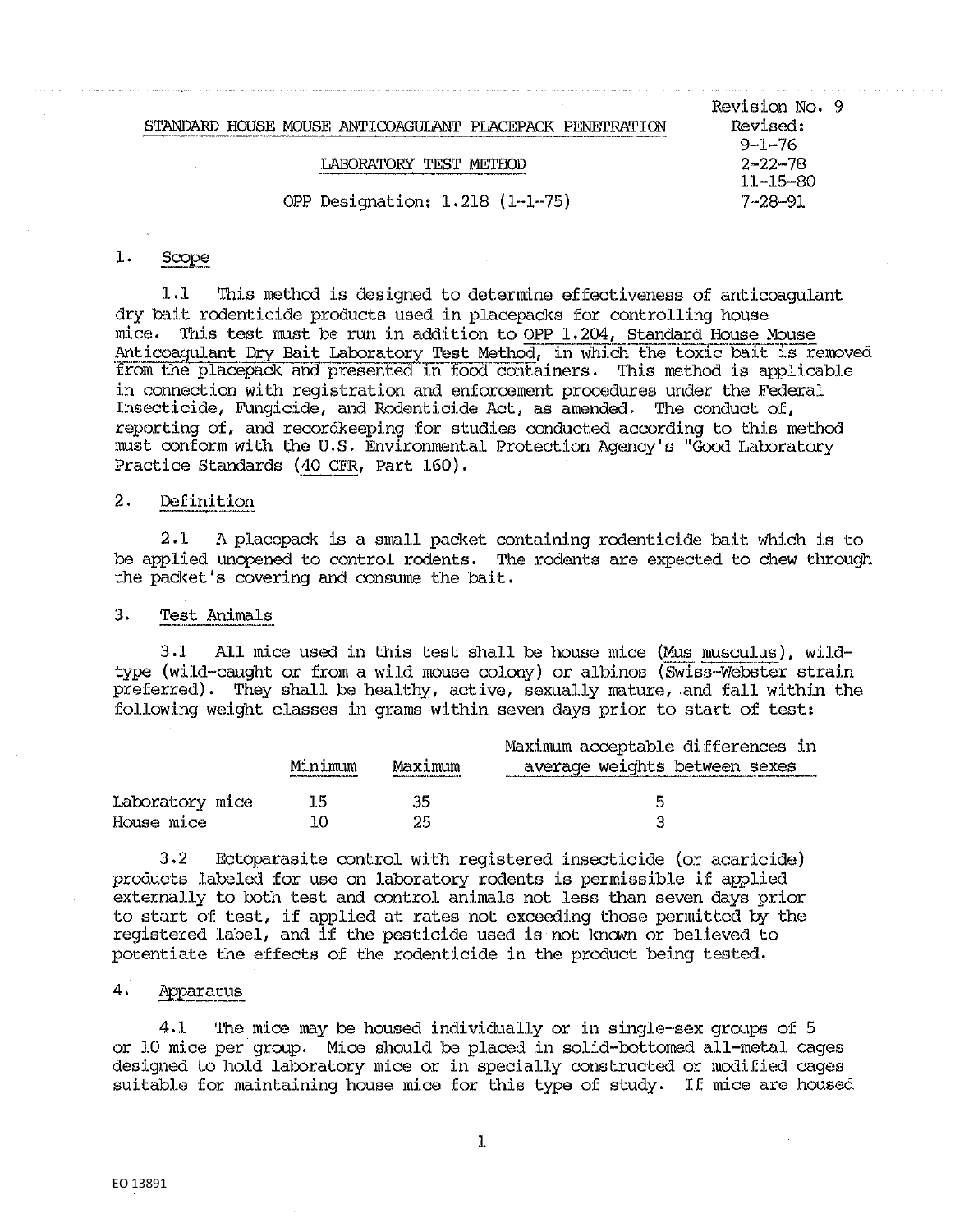singly, cages must have a botton surface area of at least 500 cm<sup>2</sup> (0.538 ft<sup>2</sup>). If mice are group-caged, each enclosure must have a bottom surface area of at least  $2,000$  cm<sup>2</sup>.

4,2 If mice are group•-caged, provide shelters in both the test and control cages. Empty soup or beverage cans, with one end removed, slightly flattened to reduce rolling, have been found satisfactory for this purpose, Use one two cans for every five mice in the cage,

4,3 Metal or ceramic feeders, designed so that test mice may not nestle or wallow in diet, should be used,

4,4 Graduated 100-ml no-drip waterers fitted with ball-type watering tubes should be used, Automatic or open-cup type waterers are not recommended.

### 5, Pretest Holding Conditions

5.1 All mice,used in this test method must be held, sexes separate, for observation in the laboratory for a period of at least one and not more than four weeks prior to testing, the last seven days of which shall be under laboratory conditions (i.e., temperature, humidity, lighting, etc.) comparable to those of the animal testing room if not actually in the testing room. The test animals must not be fasted prior to testing. Water and a commercial mouse diet must be available to them at all times, Do not use the standard OPP rat and mouse challenge diet for pretest feeding.

## 6. Holding and Test Conditions

Relative humidity 50 to 55%.

6,1 Temperature 20 to 25° c. Strong air currents from heaters or air conditioners shall not blow directly onto test animals.

Light 12 h artificial light per day, not to exceed 2153 lx (200 ft candles) at cage location. Total reversing of the natural photoperiods of the test animals by timed lighting is not recommended,

 $6.2$  The standard OPP rat and mouse challenge diet shall be composed of:

| Cornmeal (whole yellow ground corn)                                     | 65% by weight |
|-------------------------------------------------------------------------|---------------|
| Rolled oat groats (ground)                                              | 25% by weight |
| Sugar (10X powdered or confectioners,<br>$95% + purity)$<br>gina.<br>An | 5% by weight  |
| Corn oil $(958 + purity)$                                               | 5% by weight  |

Combine dry ingredients together, add oil, and thoroughly mix. Be certain the mixing utensils are clean of contamination before preparing diet.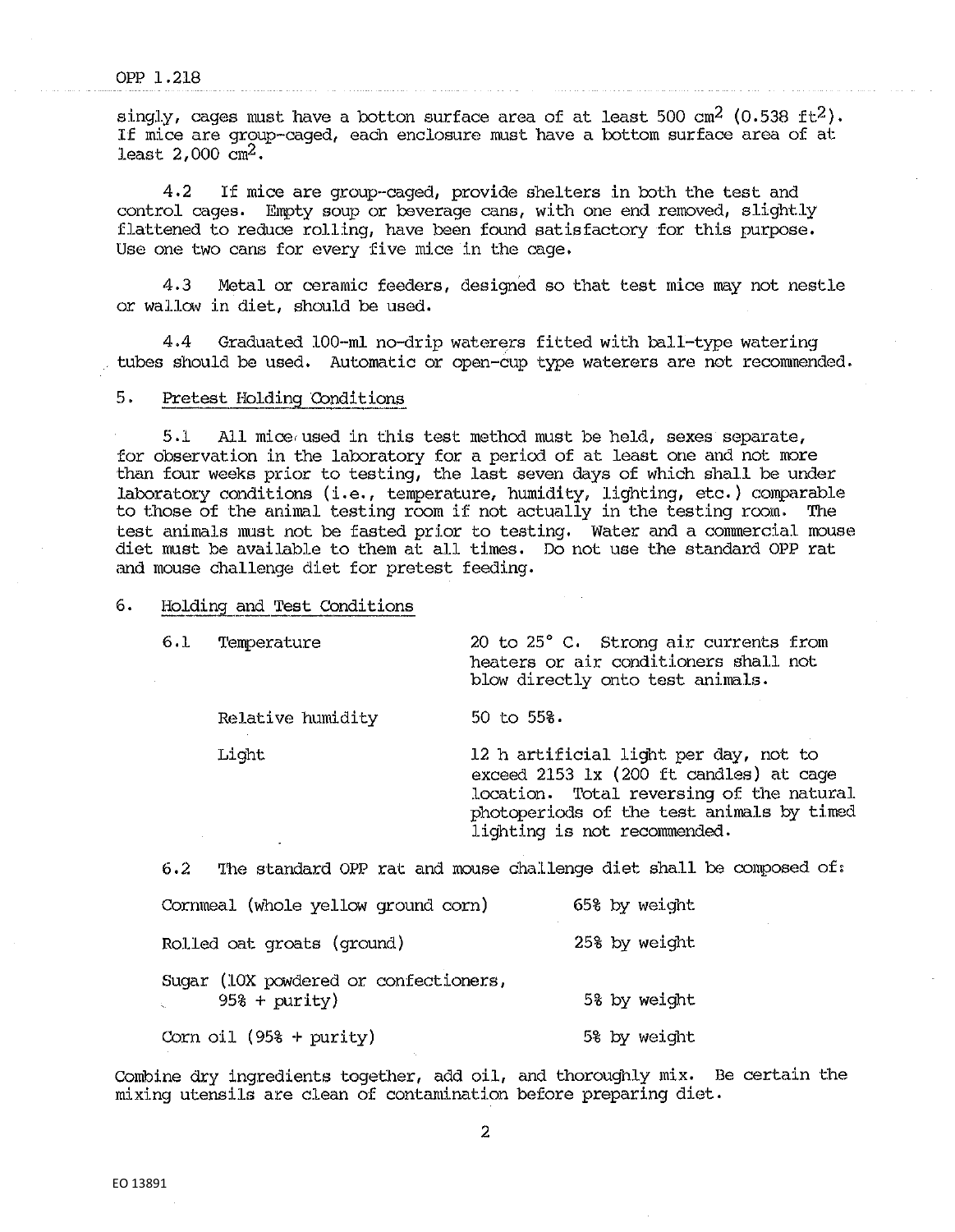## opp 1.21s

6,2.1 The whole (not degerminated) yellow ground corn shall be from the most recently available crop and be reasonably fresh ground. Seventy-five percent (± 5%) shall pass through a No, 10 screen (10 meshes to the inch or 2.54 cm) and 50% (+ 10%) be retained by a No. 20 screen (20 meshes to the inch). The remainder may be either larger or smaller than the screens mentioned.

6,2.2 The oats shall be steam rolled oat groats (oat seed with the hulls removed) coarsely ground after the rolling process. Seventy-five percent  $(\pm 58)$  of the ground oats shall pass through a No. 5 screen (5 meshes to the inch) and 50%  $(+ 10%)$  be retained by a No. 20 screen (20 meshes to the inch). The remainder may be either larger or smaller than the screens mentioned.

6,2,3 The corn oil shall be of the type available as cooking oil, undiluted with other oils, and shall not be rancid.

6,2,4 'fue standard OPP rat and mouse challenge diet may be stored under refrigeration if it is to be used within three days of preparation, If it is to be held for longer periods the diet shall be packaged in plastic containers [2,2 to 4,5 kg (5 to 10 lb) per container], tightly closed or sealed, and maintained at -18 C or below until it is to be used, Challenge diet shall be at room temperature when offered to test or control animals, Challenge diet shall not be stored for longer than six months.

## 7. Procedure

7,1 A test group consists of 20 mice (10 males, 10 females), caged individually or in single-sex groups of 5 or 10 animals each, For each series of tests being conducted at the same time on the same species, include one control test group that will not be exposed to toxic bait, Acclimate all animals to test conditions for three days prior to exposure to toxicant.

7.2 Water must be available to all subjects at all times. One water bottle, replenished daily, should be more than adequate for subjects caged individually, Several water bottles should be used per cage for group-caged subjects. Deploy water bottles at locations which would be likely to bias animal's selection between bait and challenge diet.

7.3 At the start of the test, the standard OPP rat and mouse challenge diet (6.2) must be provided in each cage. For individually-caged subjects, use one container of challenge diet. For group-caged subjects, provide challenge diet in two or more feeders. Provide at least 10 grams of challenge diet per container per animal per day. The control group is offered only the challenge diet.

7,4 For individually caged subjects, provide each test-group animal one placepack at the start of the test. Deploy placepack on front of cage on the opposite side from the challenge diet container and about as far away from the water source as is the challenge diet container. Replace placepack when it appears to have less than 10 g of bait left in it or if bait becomes thoroughly fouled with urine, feces, or other debris, For group-caged subjects, provide each treated group with at least two placepacks at the start of the test, using more if necessary to provide 10 grams of bait per animal per day. Scatter

3